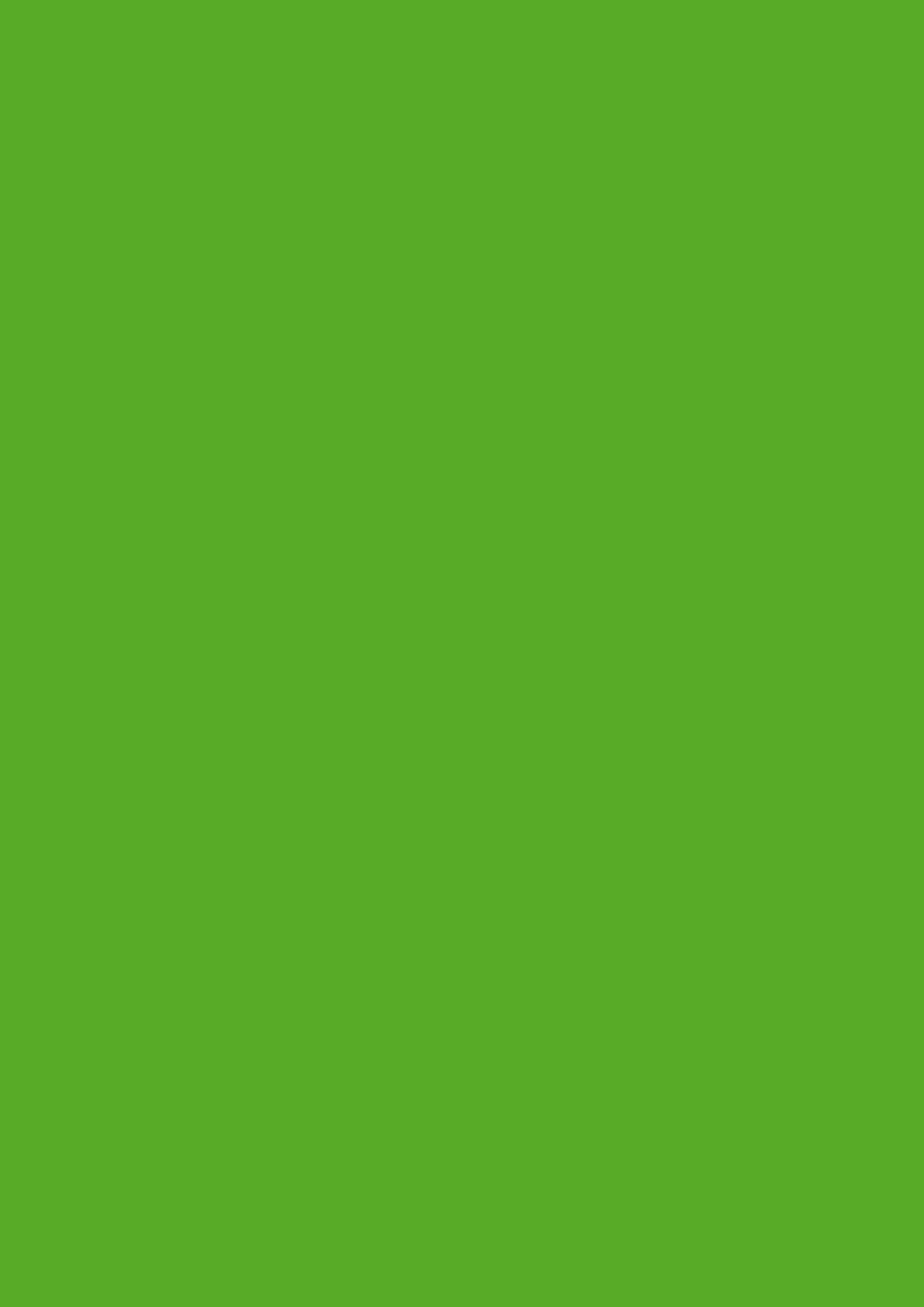Position Paper | 2011

# Small, competitive and resilient

How small-scale producers contribute to food security

© Hivos

This work is licensed under the Creative Commons Attribution-Non-commercial-No Derivative Works 3.0 Netherlands License.

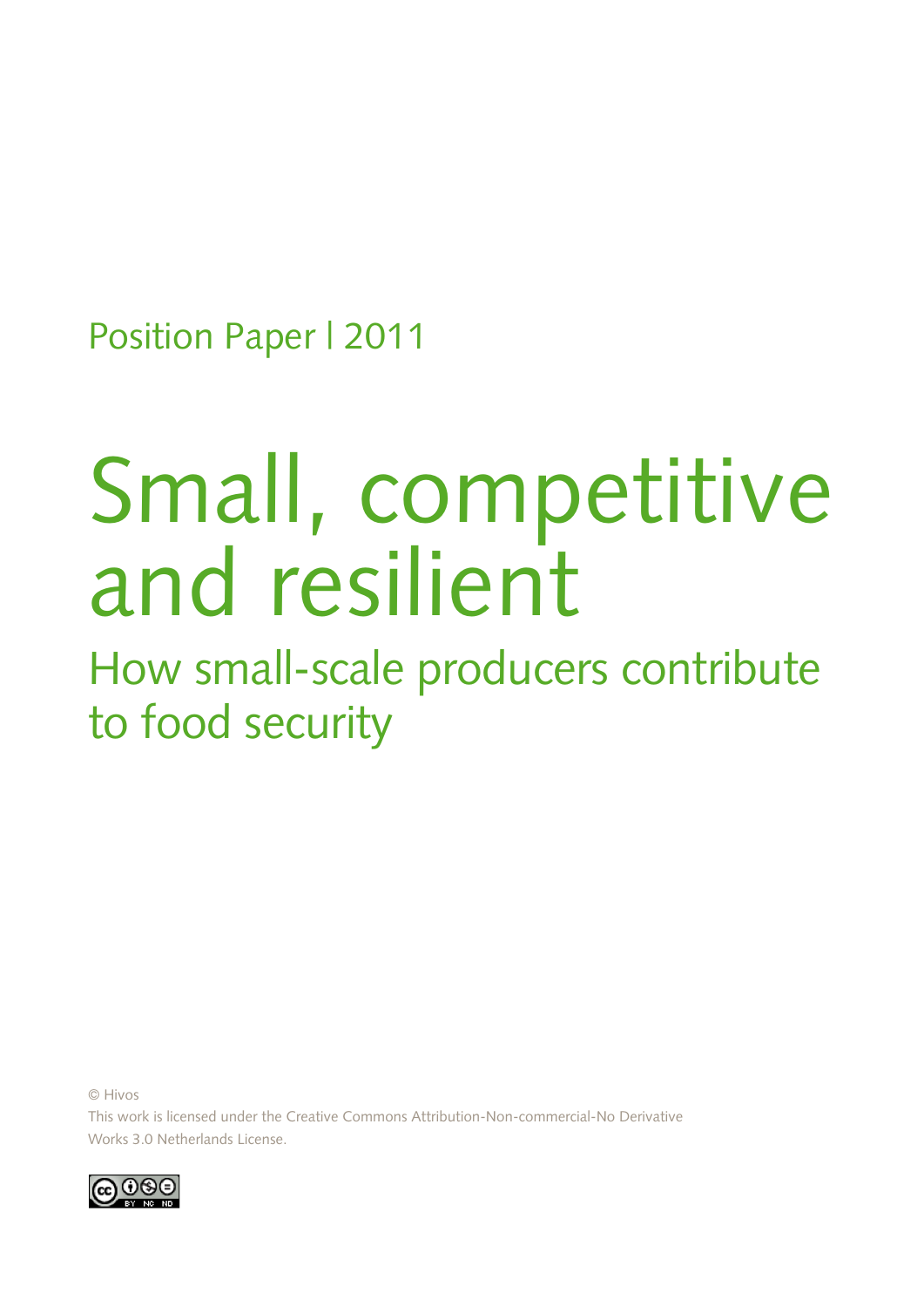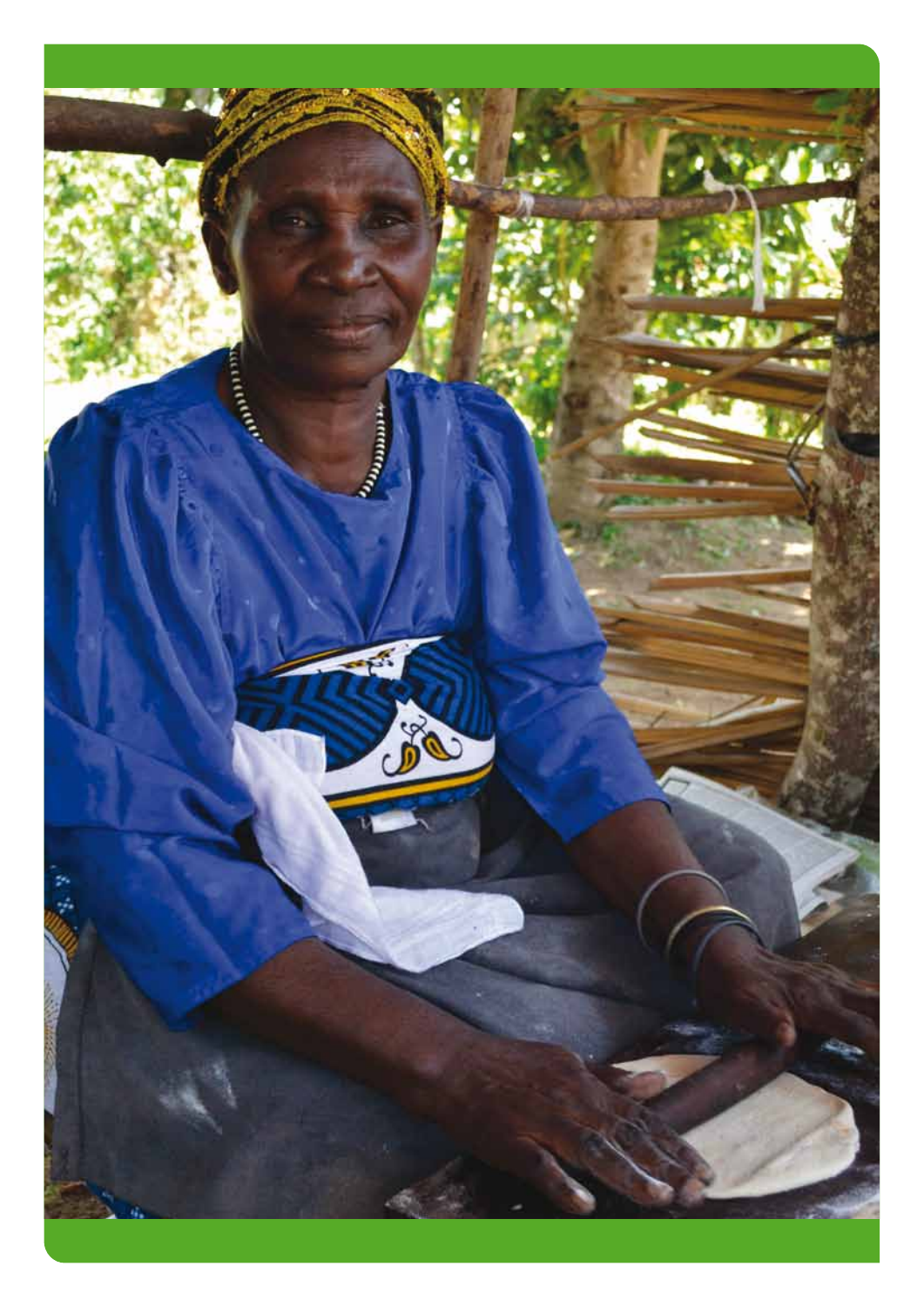### Introduction

Food insecurity threatens almost one billion people. At least 70 percent of these very poor live in rural areas in developing countries. Most of them are engaged with farming activities.<sup>1</sup> Scientists estimate that the world's population will grow to 9.1 billion by 2050. Since natural resources are already dangerously degraded, fossil fuels are becoming scarce, and climate change has become an impending reality, this poses a serious challenge. To nourish the growing population and meet the challenges of climate change, it is necessary that the unused potential of small-scale producers – who already today provide an impressive 70 percent of the world's food – is unleashed. They have the right and capability to be part of the solution. Hivos calls for a serious reorientation of government, research and civil society policies towards focusing on small-scale producers, thereby proposing to drastically increase investment – funds, research, and time – in their organisation, competiveness and resilience.

#### Our vision of food security

For Hivos, food security has special significance. Our mission is to contribute to a fair, free, and sustainable world, where all people – male and female – have equal opportunities. Hivos supports initiatives and partners working to improve the position of the rural poor while advocating for sustainable use of natural resources. Hivos stimulates market-driven development in agriculture that also triggers broad economic development, with increased employment opportunities and incomes both inside and outside the agricultural sector. Environmental sustainability and resilience of agricultural production systems remain central to our approach. Hivos sees small-scale, resilient agriculture – which recognizes the limits of natural resources – as critical to solving the global problem of food insecurity and poverty. Only by looking at long-term, sustainable solutions will it be possible to nourish 9 billion people.

Hivos believes that women are gatekeepers of food security. Yet, women struggle with limited access to productive resources and opportunities. The FAO estimates that with the same access to resources as men, women could increase yields by approximately one third; agricultural output in developing countries could increase by around four percent; and the number of hungry people in the world could be reduced by 12 to 17 percent.2 Hivos believes that smallholdings managed by women can be as successful as those managed by men, and therefore gives special attention to female producers and entrepreneurs, who form the majority of agricultural producers and are critical for improving food security.

<sup>1</sup> IFAD Rural Poverty Report 2011, http://www.ifad.org/rpr2011/report/e/overview.pdf.

<sup>2</sup> FAO, 2010.The state of food and agriculture.Women in Agriculture: Closing the gender gap for development.

<sup>&</sup>lt;sup>3</sup> Murphy, S. 2008. The Global Food Price Crisis. IATP Fact Sheet.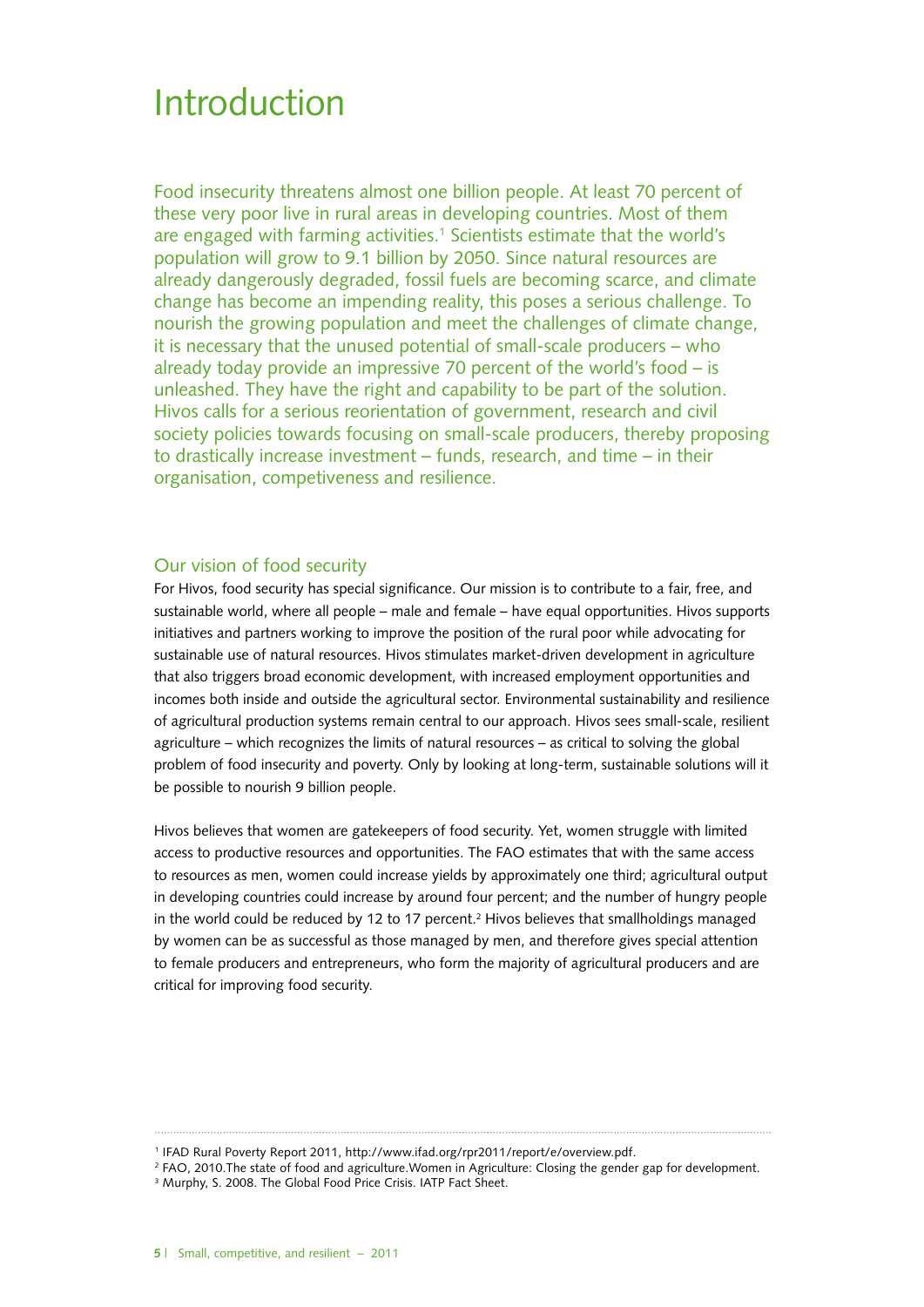#### Causes of food insecurity

Food insecurity – especially in rural areas – has complex causes. These include the following:

- Rural poor often spend up to 80 percent of their earnings on food because they do not produce enough or are forced to sell their produce at low prices. Additionally, many rural poor do not own sufficient land and lack alternative income opportunities, such as possibilities to add value to their agricultural produce.
- While staple crop prices skyrocketed in recent years the result of poor harvests, a growing global demand, speculation on commodity markets that adds to price volatility, the rising price of oil, and competition for land to produce animal feed or fuel crops $3 - \text{small-scale}$ producers hardly benefited, pointing to a serious imbalance in the global food system.
- • Climate change increases the frequency of devastating weather events, causes permanent changes to local climates, and creates erratic weather patterns. These all have a negative effect on agricultural productivity and increase pest and disease occurrence.
- Augmented environmental degradation of agricultural lands mainly triggered by mono-cropping and over-reliance on fossil fuel-based inputs – destroys ecosystems that provide for example food, water, carbon sequestration, and climate regulation. Fossil fuel-based agricultural systems will become increasingly unsustainable as energy prices increase and fossil fuels grow scarce.
- Limited availability of food in many developing countries is caused also by poor marketing and post-harvest losses: more than one third of food in the poorest countries is lost through spoilage, poor storage, and inadequate transportation.
- Forced trade liberalisation and economic restructuring in developing countries exposes small-scale producers to extreme competition from low-priced imports.
- • Over the last two decades, governments and donors have neglected investments in agricultural development, causing cuts in public services and subsidies, thereby weakening in particular small-scale production.

#### Why has there been so little investment in small-scale, resilient agriculture?

Investments in agriculture from national governments and international donors have fallen significantly over the past two decades. In the period from 1980 to 2002, agricultural spending as a share of total government expenditures decreased from 11 percent to 7 percent.<sup>4</sup> Reasons for this can be found in the changing role of the state, caused mainly by structural adjustment programs. These have put considerable pressure on the governments of developing countries to cut subsidies and direct-service delivery, especially in the agricultural sector. It wasn't until 2003 that the Maputo Declaration on Agriculture and Food Security<sup>5</sup> aimed to reverse this trend. African heads of state decided that 10 percent of national budgets should be spent on agriculture and rural development within five years. Eight years on, few countries have achieved this.

In addition, official development assistance to the agricultural sector almost halved between 1980 and 2005.<sup>6</sup> At the same time, civil society organisations reoriented their priorities and increased expenditure on the social sectors in keeping with the Poverty Reduction Strategies and the Millennium Development Goals. It appeared that agricultural problems could be addressed more effectively by investing in communication or transport infrastructure; rural

<sup>3</sup> Murphy, S. 2008. The Global Food Price Crisis. IATP Fact Sheet.

<sup>4</sup> Cabral, L. (2007). Funding agriculture: Not 'how much?' but 'what for? Overseas Development Institute. www.odi.org.uk/resources/download/530.pdf.

<sup>5</sup> NEPAD, 2011. AU Maputo Declaration on Agriculture and food security. www.nepad.org/nepad/knowledge/ doc/1787/maputo-declaration.

<sup>6</sup> Cabral, L. (2007).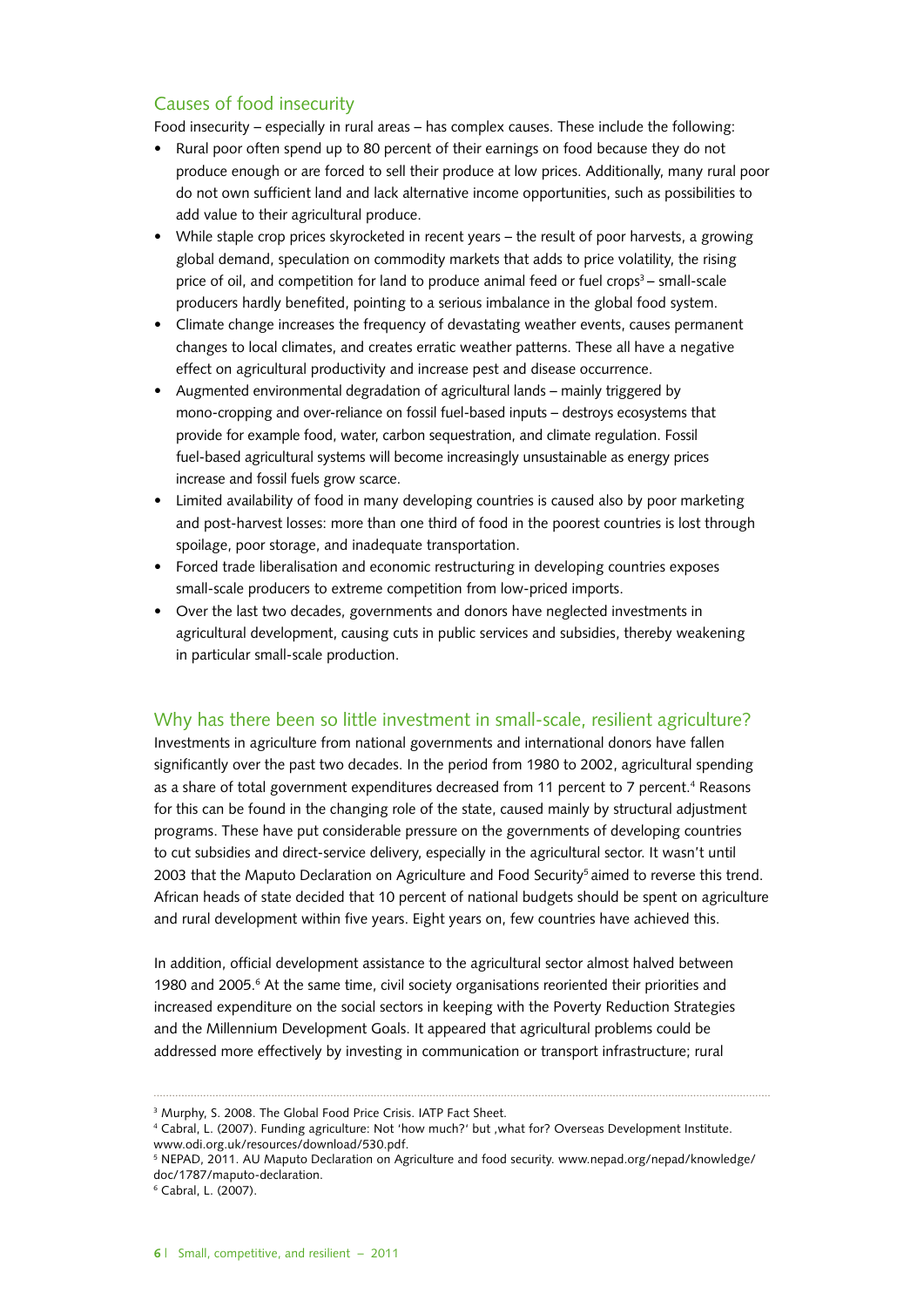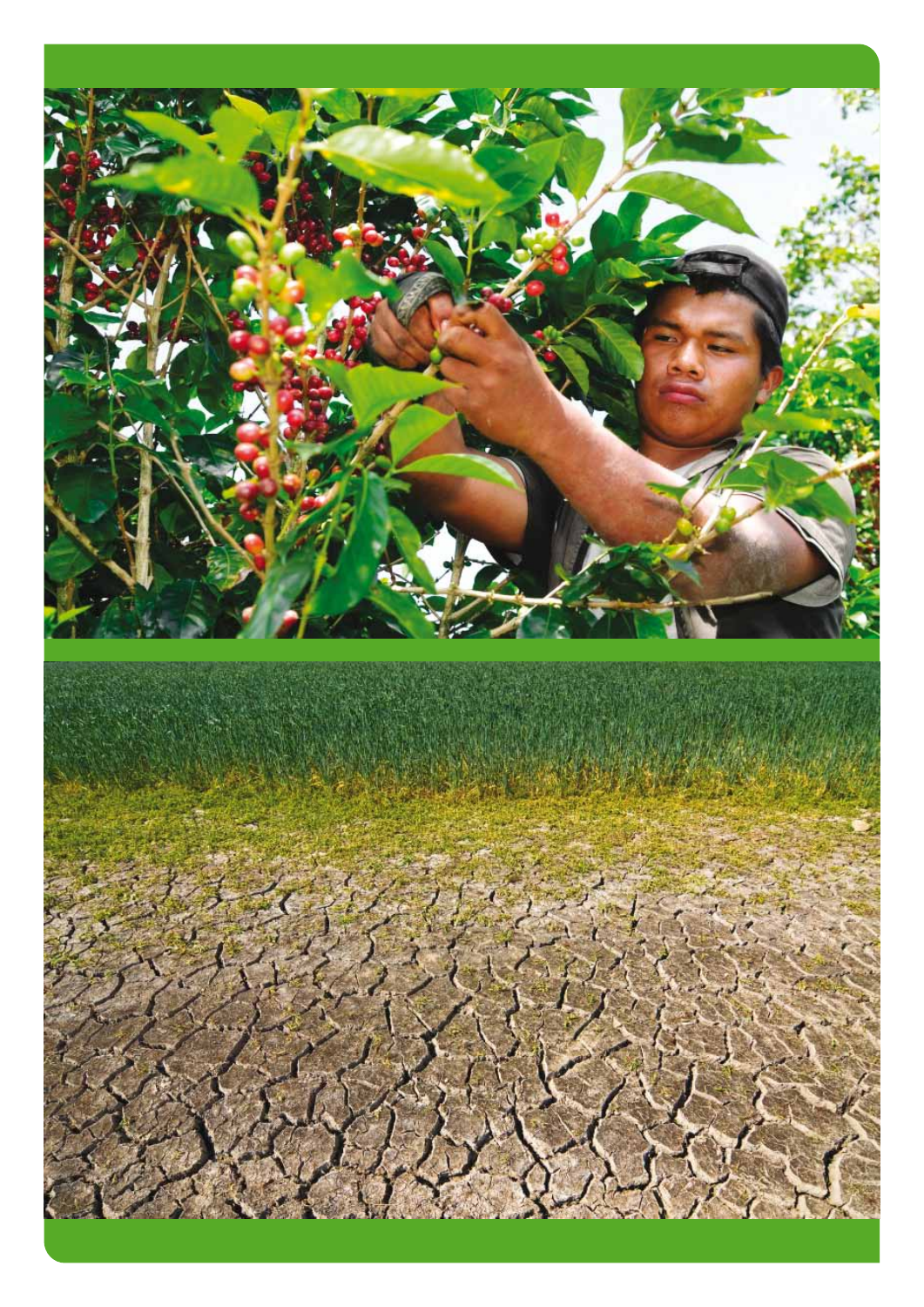development and investment in agriculture were not seen as a priority once it became clear that increased agricultural production does not automatically improve access to food. It was only with the publication of the World Development Report 2008 on "Agriculture for Development" that many organisations and national governments decided to reorient their efforts towards the agricultural sector in developing countries. It is now increasingly recognised that agriculture plays a key role in many national economies, and that investments in the agricultural sector boost broader economic development.

An outstanding recent example of a successful national government intervention on food security is the 'Zero Hunger' programme, implemented by World Food Prize Laureate Luiz Inácio Lula da Silva, the former Brazilian president. This became one of the most successful food security policies in the world through its broad network of programmes, including the school feeding and food purchase programmes. The latter contributed to rural development by acquiring food for schools, hospitals, and community restaurants directly from smallholder farmers. 'Zero hunger' halved the number of hungry people in Brazil long before the MDG's 2015 deadline.<sup>7</sup>

#### Small-scale, resilient agriculture offers a long-term solution

Small-scale family farming dominates agricultural production in developing regions, where more than 500 million farms of 2 hectares or less employ more than 2 billion people.<sup>8</sup> Although productivity is still low, and they get little or no support from governments or research institutions, more than 70 percent of the world's food is currently supplied by smallholders. Experience shows that with adequate service provision, smallholders' productivity and profitability can be increased tremendously. Yet, this is not true for all small-scale producers. Hivos therefore targets (potentially) entrepreneurial producers with at least a limited number of productive assets, for example land. Using OECD's five rural and agricultural systems as a framework, these can be considered a) traditional agricultural households and enterprises that are generally not internationally competitive and b) subsistence agricultural households and micro-enterprises.<sup>9</sup>

Small-scale producers preserve and breed a wealth of agricultural biodiversity: they nurture over 5,000 domesticated crops and have donated more than 1.9 million plant varieties to the world's gene banks.10 This diversity in crops provides insurance for small-scale producers – increasingly important in changing climatic conditions. As smallholders mainly use multi-cropping techniques, rely on rain-fed agriculture, traditional practices, and indigenous and local plant and crop varieties,<sup>11</sup> they already apply a range of agro-ecological practices. A serious reorientation towards small-scale producers and greener agriculture should be a part of any solution addressing global food insecurity and poverty.

<sup>7</sup> World Food Price (2011). The World Food Prize Laureates. http://www.worldfoodprize.org/index. cfm?nodeID=33367&audienceID=1

<sup>8</sup> IFAD, 2010.Food Prices: Smallholder Farmers can be part of the solution. www.ifad.org/operations/food/ farmer.htm.

<sup>9</sup> OECD. 2006. Promoting Pro-Poor Growth: agriculture. OECD, Paris.

<sup>10</sup> ETC Group. 2009. Who Will Feed Us? Questions for the Food and Climate Crises. ETC Group, Ottawa.

<sup>11</sup> Zelaya, S.A., (date not available). How do small-scale farmers in drylands may survive in a climate changed world? Some ideas. UNCCD Secretariat. http://unfccc.int/files/meetings/cop\_16/media/application/ pdf/101202\_mw\_unccd.pdf.

<sup>12</sup> International Assessment of Agricultural Knowledge, Science and Technology for Development (IAASTD). 2008. Report findings.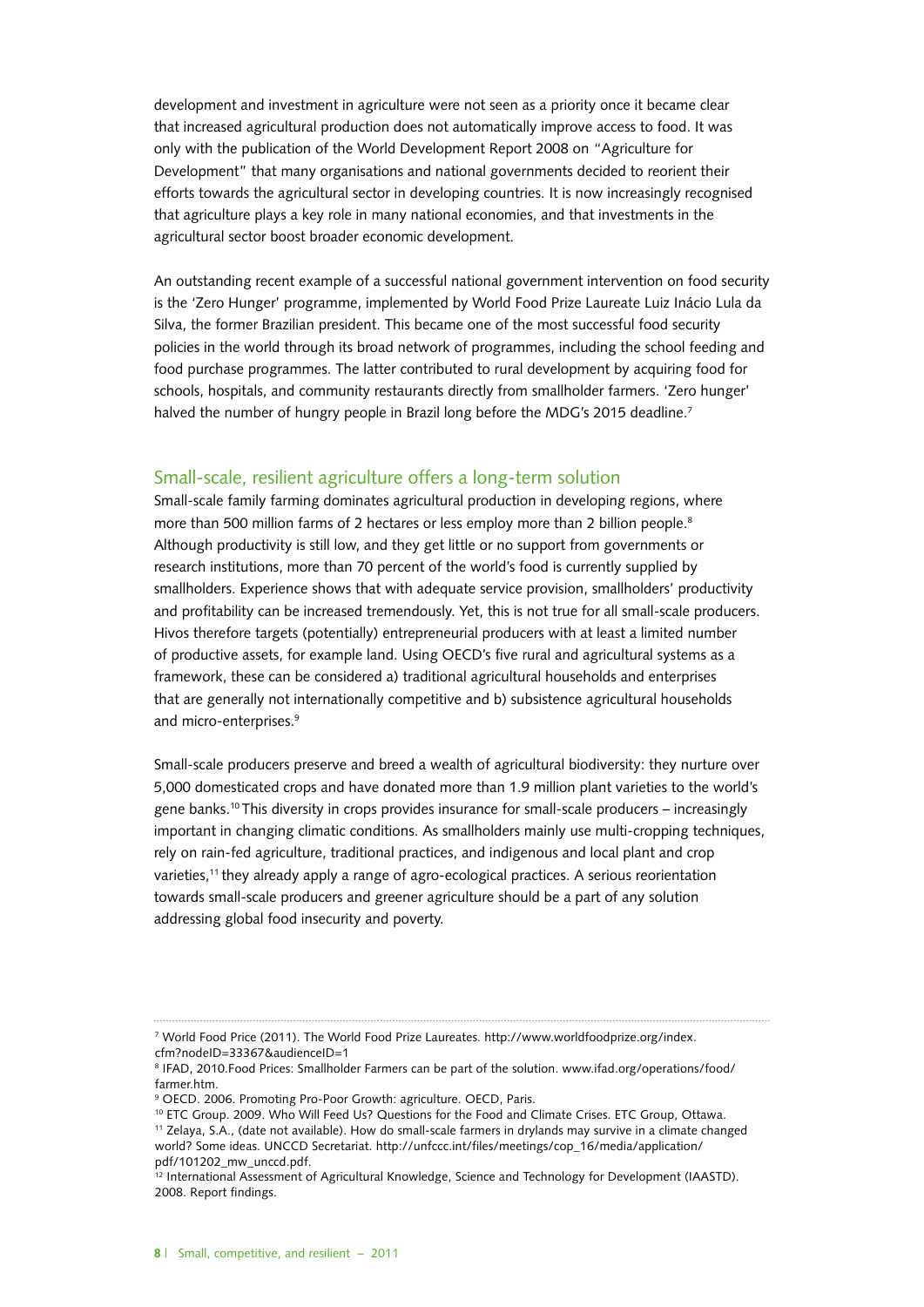A business-as-usual scenario of increasing agricultural intensification to nourish the future population – using agribusiness seeds and energy-intensive inputs such as oil and phosphates – seems untenable. The 2008 IAASTD report, $12$  the most comprehensive agriculture assessment to date, concludes that biologically diverse farming makes agriculture more adaptive and capable of eliminating hunger. It is also more resilient to climate variation and change, as it uses water more efficiently and reduces the risk of crop failure. There is also growing evidence that resilient agriculture can produce enough food. In Ethiopia and Egypt, land regenerated through organic methods is feeding thousands.<sup>13</sup>

The High Level Panel of Experts on Food Security and Nutrition's recent report "Land tenure and international investments in agriculture" reaches similar conclusions: "the huge number of smallholders in many middle and low income countries and the role they play in generating food, employment and livelihoods for more than 2 billion people should put them at the heart of agricultural development strategies".14 The panel advocates a focus on public investment in smallholder agriculture and alternative production systems that are socially inclusive and environmentally sustainable. They find sufficient evidence that most crops can be grown just as productively by smallholders as by large commercial estates.

A study by Pretty et al.<sup>15</sup> provides further evidence that sustainable, resource-conserving agriculture can meet future food needs without adverse environmental effects. Their research in 57 low-income countries showed that resource-conserving agriculture increased average crop yields by almost 80 percent; all crops gained in water-use efficiency, with the largest improvement in rain-fed crops. The potential carbon sequestered was so high that it offers income opportunities through carbon trading schemes. The authors conclude that widespread adoption of resource-conserving techniques and crop innovation can contribute to productivity. Institutional reforms at all levels should aim at improving access to resource-conserving technologies to guarantee food security and income growth for small producers.

Based on these findings and on our experience in the field, Hivos advocates for innovative investment in small-scale, resilient production systems that use natural resources efficiently, increase soil fertility, maintain and improve biodiversity, and renounce energy-intensive inputs. Investment in small-scale producers and their systems offers long-term, sustainable solutions to food insecurity!

<sup>&</sup>lt;sup>13</sup> English, A., Powered by Nature. In 'Food Security News Insert'. Financial Times, 2010.

<sup>&</sup>lt;sup>14</sup> The High Level Panel of Experts on Food Security and Nutrition (2011). Land tenure and international investments in agriculture. http://www.fao.org/fileadmin/user\_upload/hlpe/hlpe\_documents/HLPE-Land-tenure-andinternational-investments-in-agriculture-2011.pdf.

<sup>&</sup>lt;sup>15</sup> Pretty, J. et al. 2006. Resource-Conserving Agriculture Increases Yields in Developing Countries. Environmental Science & Technology, 40(4) pp. 1114–1119.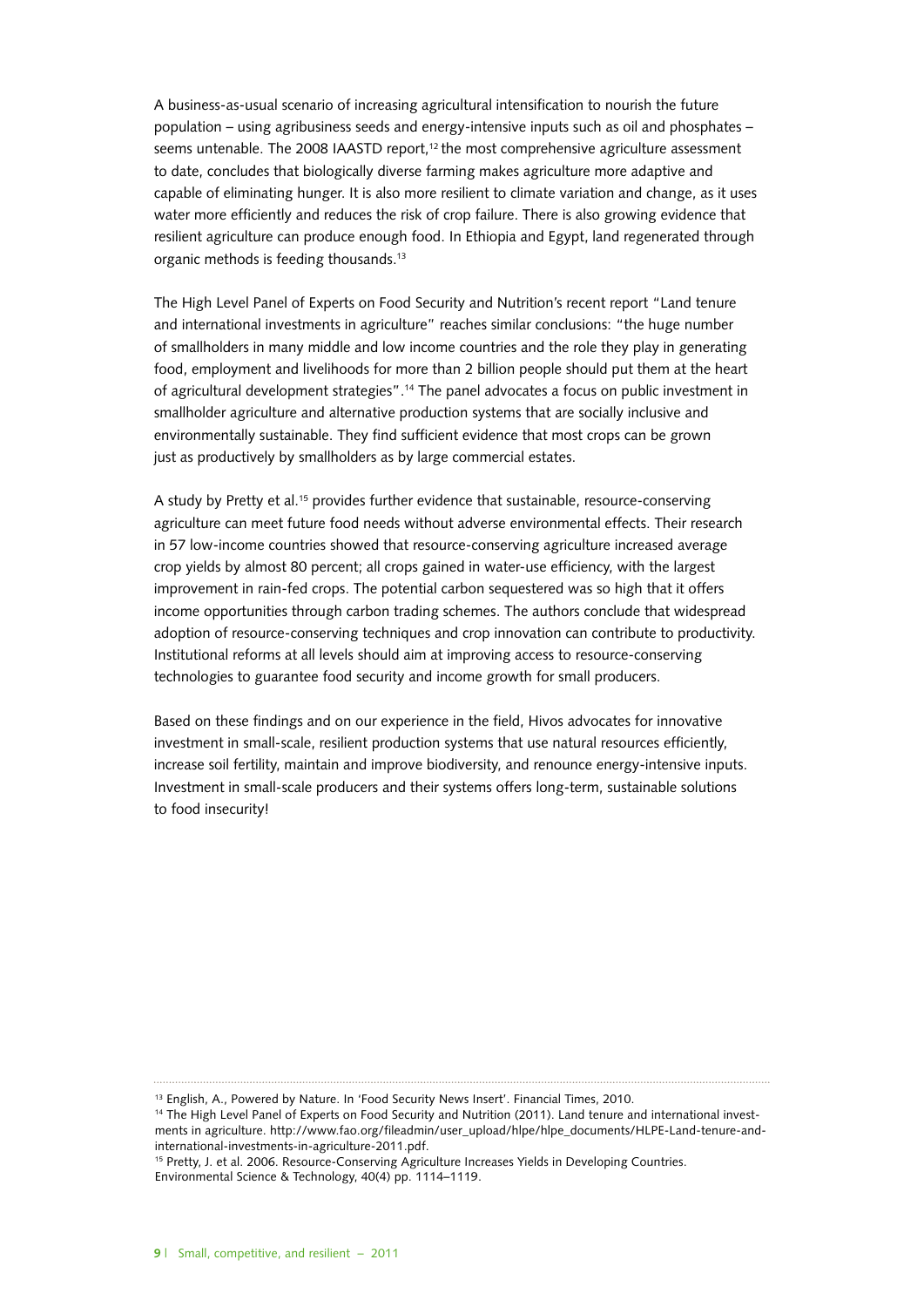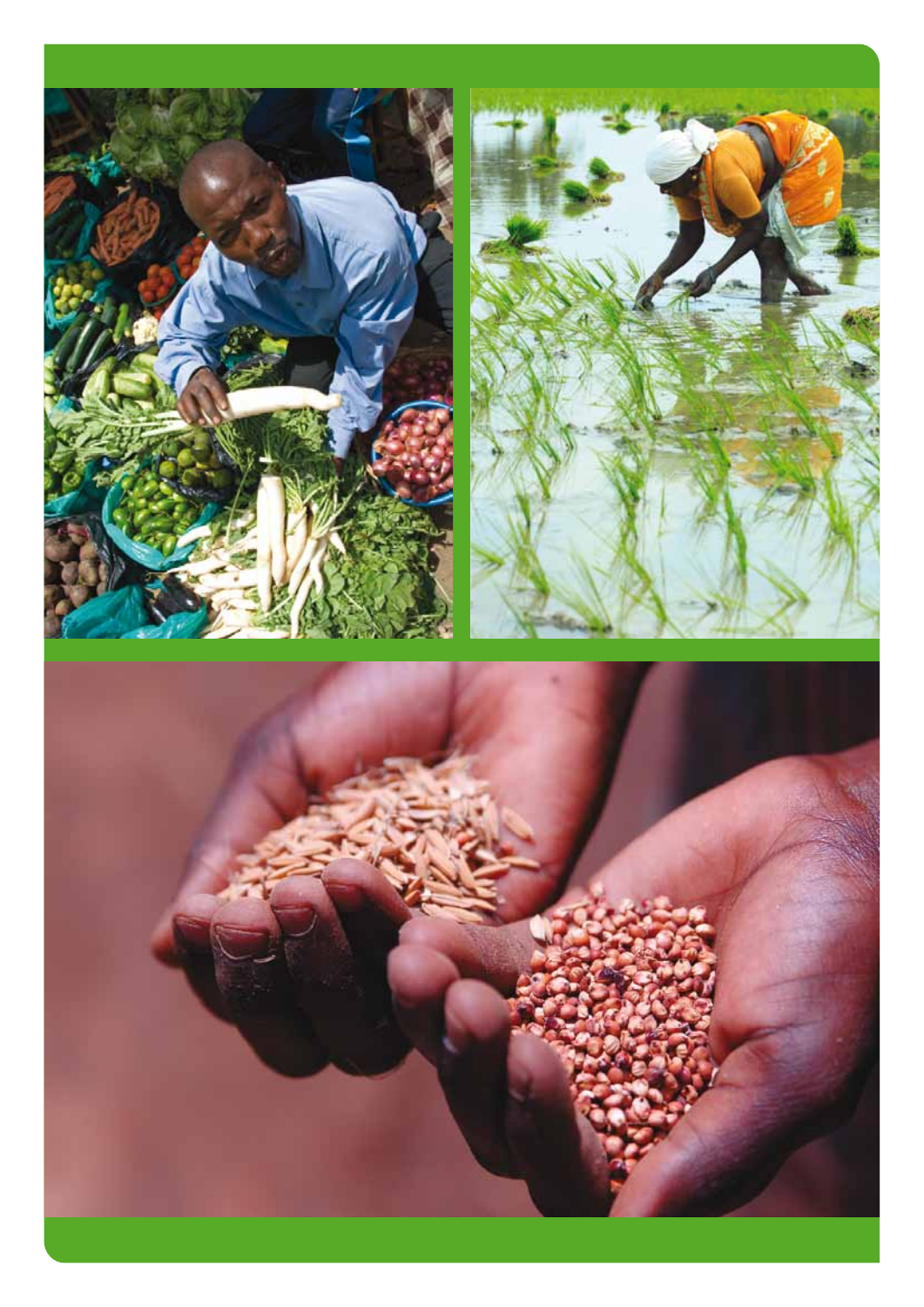#### What do small-scale producers need to contribute to food security?

Hivos aims to help small-scale producers organise themselves, become more competitive, and pursue resilient agriculture so that they can contribute to long-term food security. To do this, **small-scale producers need…**

#### **...to be organised!**

Small-scale producers are not only linked with markets as sellers of food produce, they also buy food, agricultural inputs and other consumer durables. These linkages with markets are often volatile and erratic. If producers organise, they can improve access to reliable market information, adequate agricultural inputs such as (organic) seeds and fertilizers, and government support in the form of extension services for both cash and food crop production. Additionally, organisations of producers are better able to negotiate with buyers, and get better and more reliable prices for their produce. Also, organisations guarantee a more reliable product supply than individual farmers, meeting a key requirement for many markets. Finally, organisation leads to betterinformed producers that use inputs in an efficient and sustainable manner and are able to advocate more strongly for support from banks, government, or research institutes. Nonetheless, a challenge remains: ensuring that more women become members of producers' organisations is difficult as they generally have a subordinate role regarding decisions on cash crops.

Evidence for the crucial role of representative organisations in increased food security comes from Hivos' East Africa Organic Agriculture Programme,<sup>16</sup> running in Tanzania, Uganda, and Kenya for more than 10 years. The programme shows that increased social organisation and collective selling improves marketing opportunities. Organisation can also lead to improved product quality through collective post-harvest handling and processing. Group trainings provided by Hivos' partners provide incentives to undertake collective activities and build mutual trust among producers. Training in collective marketing, basic administration, and other business skills encourages and helps small-scale producers to organise with the objective of engaging collectively with national, regional, and international markets.

Other practices – such as bulking – enable producers to reduce transaction and transport costs. After bulking, produce can be sold collectively in larger volumes, which leads to brokers paying higher prices. Additionally, it opens new markets: brokers will pick up large volumes of produce, but are not willing to collect from multiple individual farmers. Hivos partner NOGAMU, the National Organic Agricultural Movement of Uganda, has witnessed that bulking and direct export can make the difference. Its member organisation, Bufumbo Organic Farmers Association, hires processing and grading services for the cooperative and then exports coffee directly to a Danish importer. The producers now have 80 percent more profit. Another benefit for producers: "the more volume, the more bargaining power!" states Muwanga, CEO of NOGAMU. The Indonesian farmers' organisation SPPQT (Serikat Peguyuban Petani Qoryah Thoyibah) – a union of district-level farmer associations with more than 15,000 members, of which 30 percent are female – reports similar results. SPPQT members also bulk their products to get better prices. Horticultural products from SPPQT farmers' groups have now entered high-value chains such as hotels, healthy food channels, and supermarkets.

16 Guijt, J. &Woodhill, J. (2008). Missing Links: Growing Organic Chains between Farmers and Market. An evaluation of Hivos' Organic Agriculture Programme in East Africa.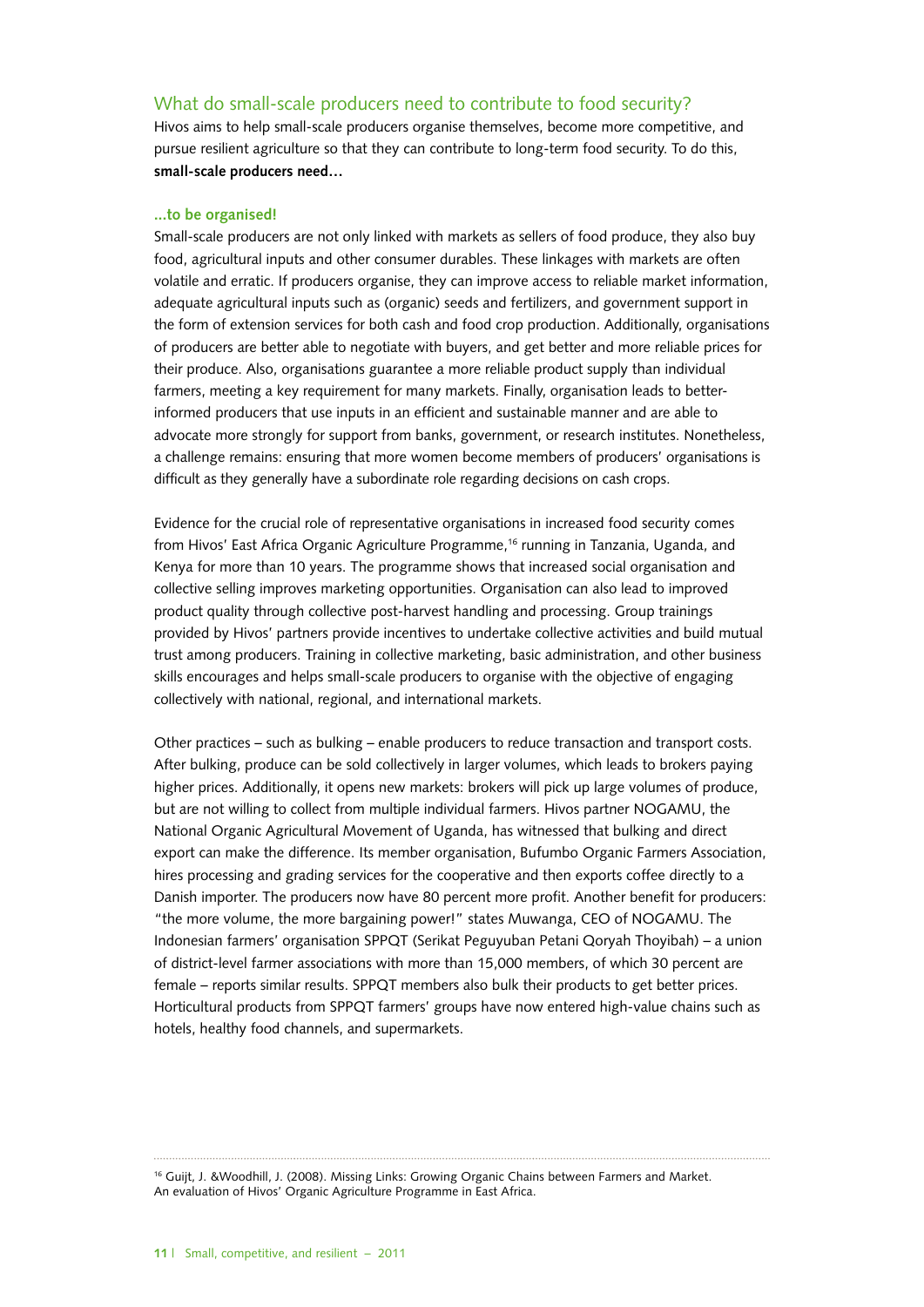#### **...to become more competitive!**

Since their ties with markets are often unstable, small-scale producers cannot reap sufficient benefits. Improved market links can help small-scale producers increase their own supply of food and seeds, while they become more profitable through produce sales. Small-scale producers, once organised, must learn what the market wants (required quality and quantity, traceability, certification, food safety) if they are to become competitive and reliable supply chain actors.

Hivos typically engages with markets and private-sector parties that reward sustainable practices. These markets encourage producers to improve their production systems. Evidence from Kenya shows that private sector involvement can make the difference when linking producers to markets. Coffee trader ECOM decided in 2006 to set up Sustainable Management Services Ltd. (SMS) in Kenya to help small-scale coffee producers enter the high-quality coffee market. Together with Hivos, SMS developed a quality management system that enables producers to identify major production and marketing risks. With technical assistance from SMS, more than 10,000 organised producers were able to increase the quality of their coffee – including a substantial increase in the share of premium-grade coffee – and to boost their incomes by more than 50 percent. The number of organised producers is envisaged to grow to more than 25,000 in 2011. Women constitute an important group within these organised producers. Additionally, Hivos also helps to improve access to financial services for men and women in rural areas.

The demand for sustainable, high-quality products, including those certified as organic, climateneutral, or bio-diverse, is increasing in both the global North and South. This lets producers sell their sustainable products to national, regional, and international markets, encouraging agricultural practices that are better adapted to climate change and are more resourceconserving.

#### **...to become more resilient!**

Hivos helps small-scale producers pursue a resilient form of agriculture. Resilient agricultural systems can better adapt to external and internal disturbances, and recover quickly from shocks – crucial in times of climate change and volatile markets. This adaptive capacity is based on increased agricultural biodiversity (both in seeds and crops); soil fertility maintenance; and the regulation of soil water retention. These systems – referred to as agro-ecological production – are generally less dependent on external inputs and are highly resistant to pests and diseases. Recent developments in agricultural production – particularly the promotion of homogeneous crop varieties – threaten this diversity of seeds. Farmers' access to plant genetic resources (PGRs) and their role in conserving and developing these has been reduced, and seed diversity declined due to massive promotion of technologies that favour homogenous varieties.

Hivos not only researches the link between biodiversity, sustainable agriculture, and climate change, but also works with partners – non-profit, public, and private actors – who promote and implement community-based conservation and the sustainable use of PGRs. One of these partners is Agriseeds, a Zimbabwean company that demonstrates the contribution of small grains to household and national food security. Their "Smallholder and National Food Security Programme" contracts small-scale producers to grow cowpea, sorghum, and groundnut seeds – all important local foods. Agriseeds is now the main producer of these seeds in Zimbabwe.

Evidence of the crucial role of resilient agriculture for food security also comes from India, where Hivos has long supported sustainable rice production. India has a higher percentage of hungry people than any other country, and a rural population highly dependent on agriculture.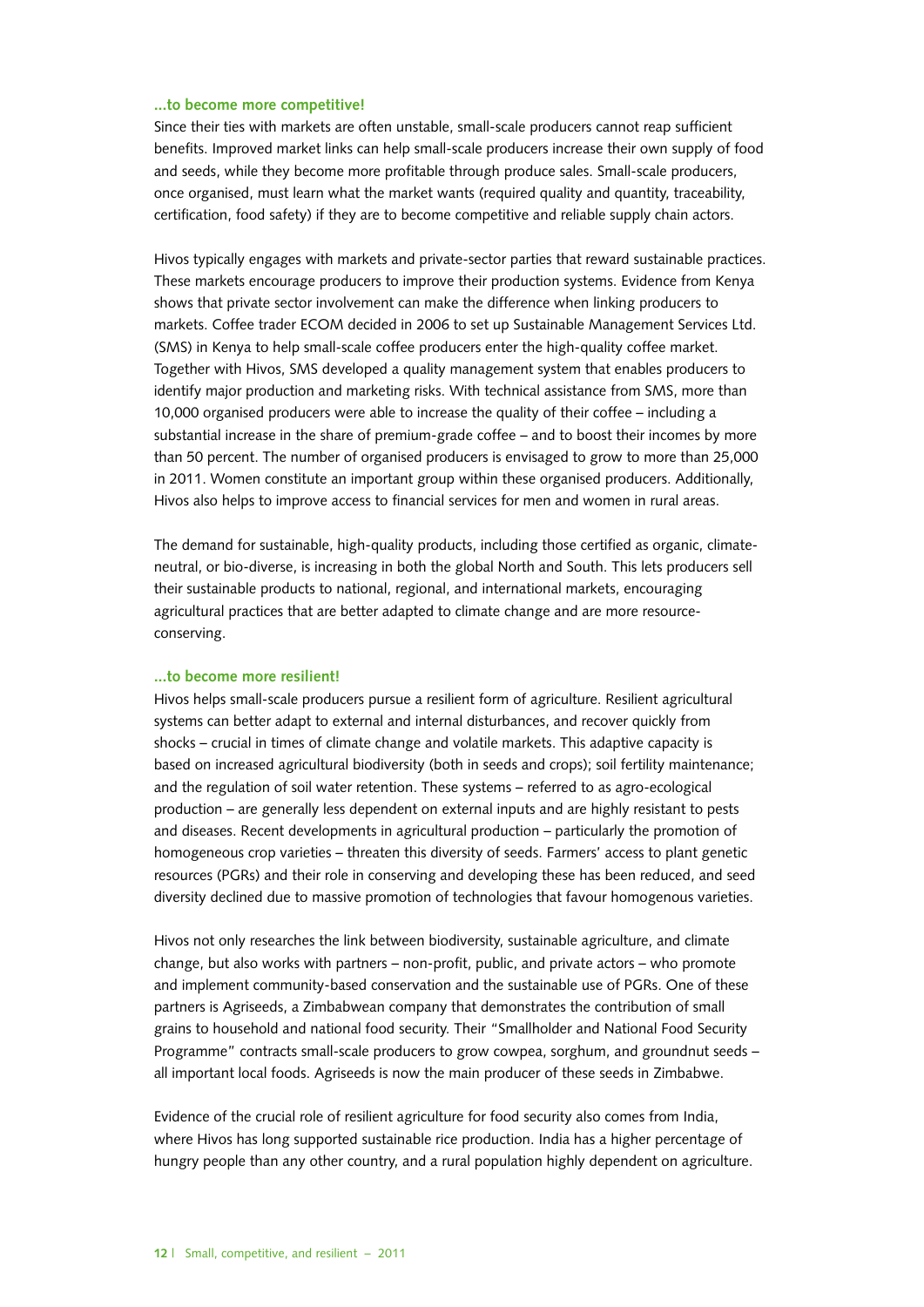Mono-cropping is wide-spread. The intensive use of inputs such as chemical fertilizers and pesticides, as well as low net returns and the use of multiple loans, has left many farmers in severe debt. One approach to increase food security is the System of Rice Intensification (SRI). This increases rice field productivity by adapting the management of plants, soil, water, and nutrients. With SRI, producers use up to 50 percent less water than with conventional methods, and only 10 percent of the seeds. They plant several varieties for increased protection against pests. Returns are as much as 50 percent higher than with conventional methods due to reduced fertilizer, seed costs and increased productivity. Hivos works with local organisations in India to expand the use of these new practices.

The International Federation of Organic Agriculture Movements (IFOAM) is a global, multisector organisation that brings together many stakeholders in the field of agriculture. IFOAM is a strategic Hivos partner and actively promotes resilient agriculture. IFOAM and its member organisations have shown that an agricultural system focused on increasing soil quality through organic practices is viable. High soil fertility – resulting in healthy crops – is the key to a resilient and robust production system that serves as the basis for food security. Evidence for this comes – in very different, context-specific ways – from all parts of the world: yields are good, adapted to changing climatic conditions, and the products are of a quality that is attractive to consumers. Using this and other experience, Hivos engages in bringing together initiatives and projects that promote resilient agriculture in order to turn islands of success into seas of change.

Improved soil fertility is also an important additional effect of the Africa Biogas Partnership Programme, which Hivos initiated in partnership with SNV and the Dutch Ministry of Foreign Affairs to improve small-scale farmers' access to renewable energy. This initiative aims to equip more than 70,000 households in 6 African countries (Ethiopia, Kenya, Uganda, Tanzania, Burkina Faso, and Senegal) with domestic biogas installations over the next 4 years. Using waste products such as manure to produce biogas and compost improves the agricultural production cycle. Bio-slurry, for example, the product of digestion, is a good fertilizer often used by producers. The waste from agricultural processing, such as coffee pulp, can also be used to generate energy, creating energy-efficient agriculture production systems. This is crucial, given climate change and the increasing scarcity of fossil fuels.

Hivos partner CEDECO (Educational Corporation for Costa Rican Development) focuses on climate-resilient and energy-efficient agriculture. The Costa Rican organisation strengthens smallholders' technical and organisational skills in sustainable farming and entrepreneurship in four Central American countries. CEDECO has also developed a scientifically robust and affordable methodology called Cambio2, which quantifies the ecosystem services (carbon emissions, energy use) of agricultural production systems. Working with Hivos and three other organisations in Central America, CEDECO is developing the Latin American Climate Smart Agriculture Initiative (LACSAI), which facilitates environmental services trading, encouraging producers to switch to resilient agriculture. LACSAI seeks to increase food security, rural economic growth and climate-smart agricultural practices while creating economic opportunities for citizens in rural areas. Hivos plans to increase its investment in opportunities for smallholders to be paid for their ecosystem services, thereby linking different parties to the LACSAI initiative.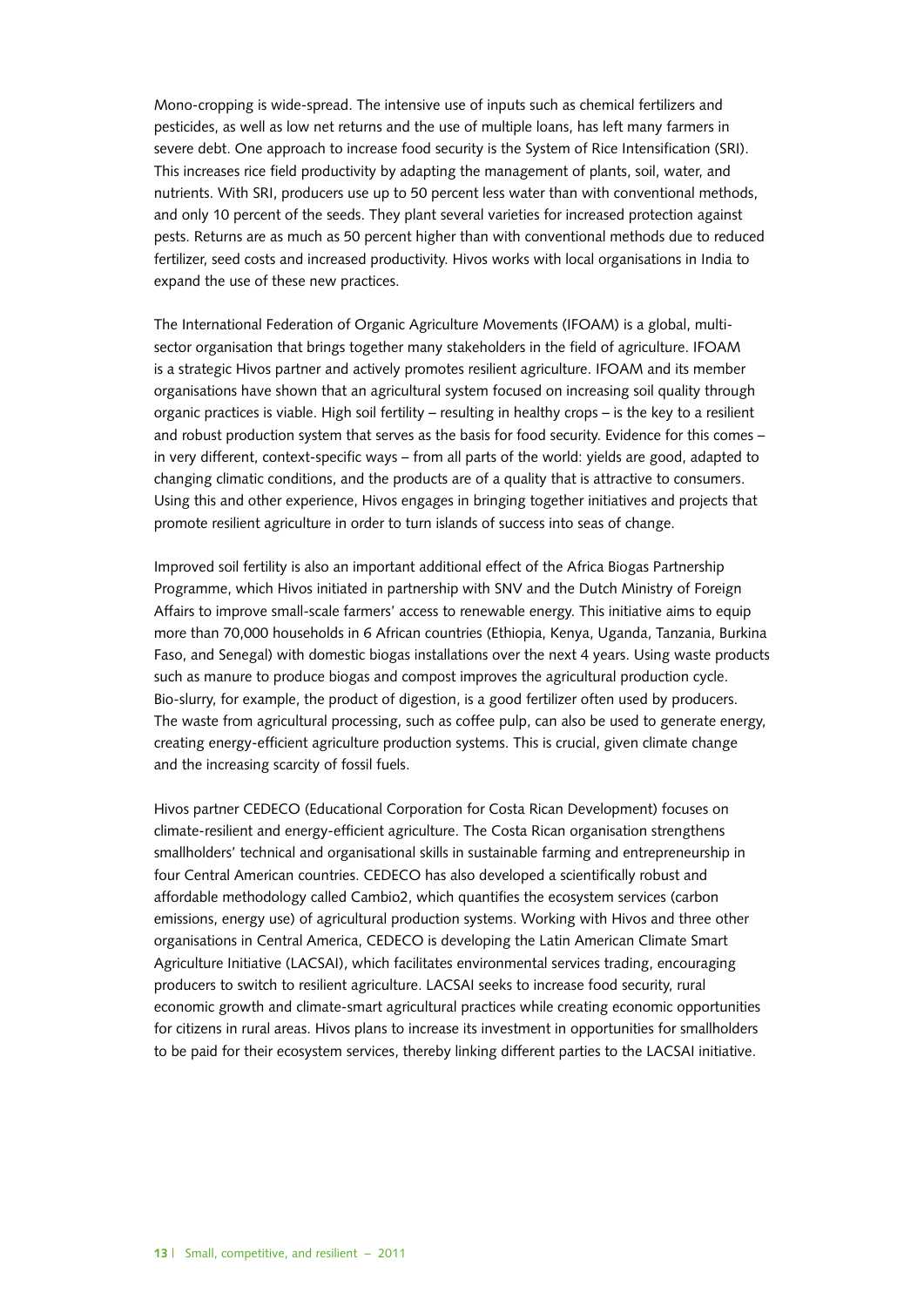#### Hivos' proposition for a long-term solution to food insecurity

In order to guarantee that small-scale producers become an integral part of the solution to food insecurity and to ensure the sustainability of local and global food systems,

#### **Hivos will contribute by**

...bringing together initiatives and projects – such as those mentioned above – to expand these activities together with partners, governments, and donors.

...further investing in the organisation, competitiveness, and resilience of small-scale producers and their production systems.

...increasing the knowledge available on the links between sustainable agriculture, climate change, and biodiversity.

...expanding the availability of financial services to rural men and women.

...increasing access to renewable energy that makes agriculture more energy-efficient.

…investing in development opportunities for smallholders to be paid for the ecosystem services of their agricultural production systems.

...ensuring that women are recognized as producers and gatekeepers of food security.

#### **Hivos also calls for**

...governments to support and invest in resilient and smallholder production models, improving smallholders' access to markets and increasing their control over resources (land, seeds, and water).

...governments of low-income countries to protect smallholder staple production as an infant industry and to protect domestic markets against dumping, speculation, and low-price imports in order to ensure fair prices for small-scale producers.

...civil society organisations investigating and broadcasting best practices, and raising awareness of the problems facing small-scale producers.

...more private sector actors engaged in sustainable production and inclusive business relations with smallholders, increasing the incentive for smallholders to produce in a sustainable manner.

...financial institutions to increase their outreach to rural men and women.

...more research to delineate a more comprehensive business model for small-scale and resilient agriculture.

Together, governments, civil society organisations, research institutions, and private actors can induce a radical shift to focusing on small-scale producers in the world food system, ultimately offering a long-term strategy to nourish 9 billion people in a sustainable way in 2050.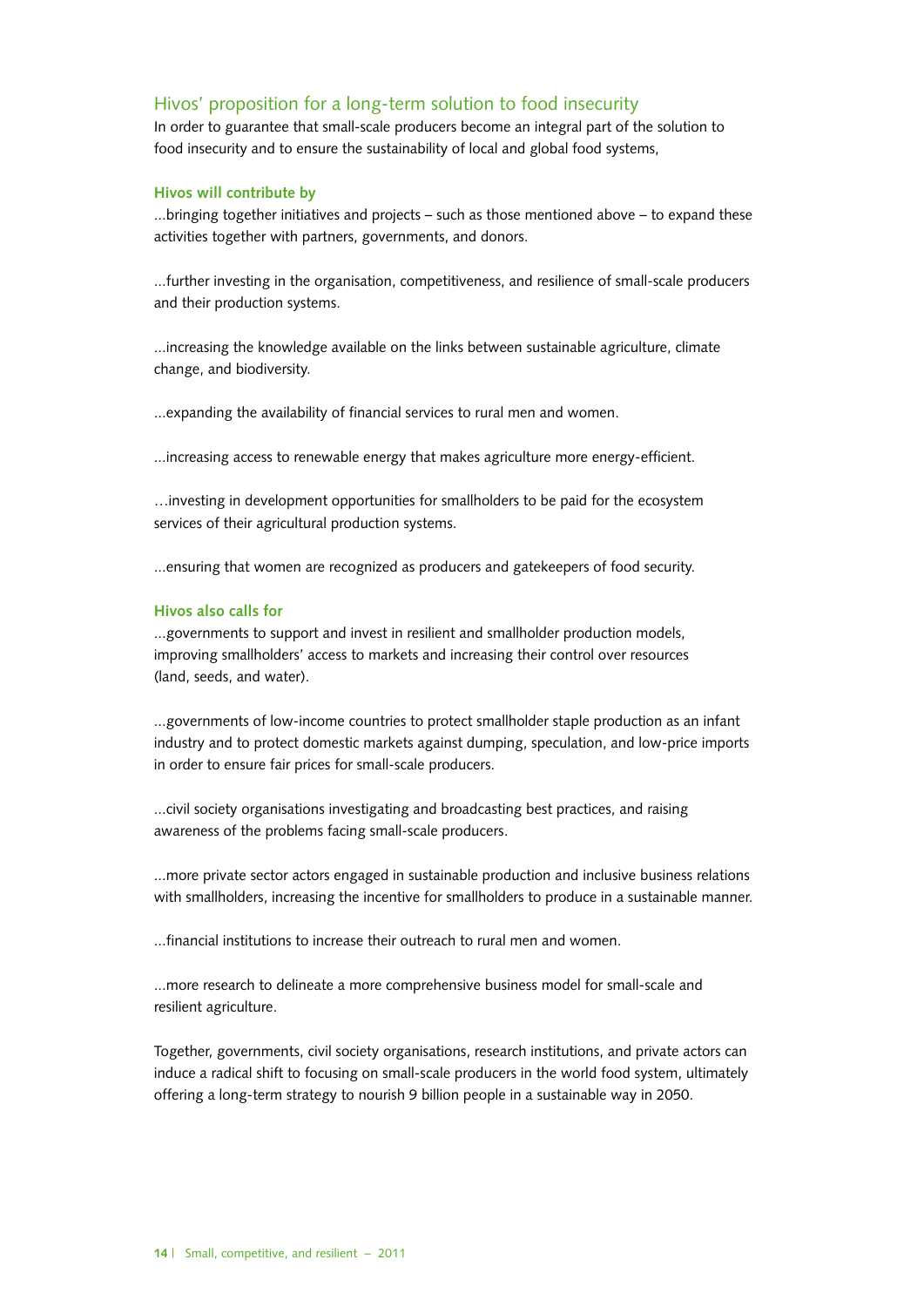#### Colophon

**Authors:** Lena Katzmarski (Hivos), with inputs from Tim Woods (Green Ink)

**Hivos** is a Dutch non-governmental organisation, guided by humanist values, that wants to contribute to a free, fair and sustainable world where citizens, women and men, have equal access to resources, opportunities and markets and can participate actively and equally in decision-making processes that determine their lives, society and their future.

The Hivos-IIED Knowledge Programme **Small Producer Agency in a Globalised Market** has set out to map, elicit and integrate knowledge on the dilemmas confronting small-scale producers in global, regional and national markets. It works with different actors to bring new voices, concepts and insights into the global debate. It thereby seeks to support the development community, policy makers, producer organizations and businesses in their search for better informed policies and practices.